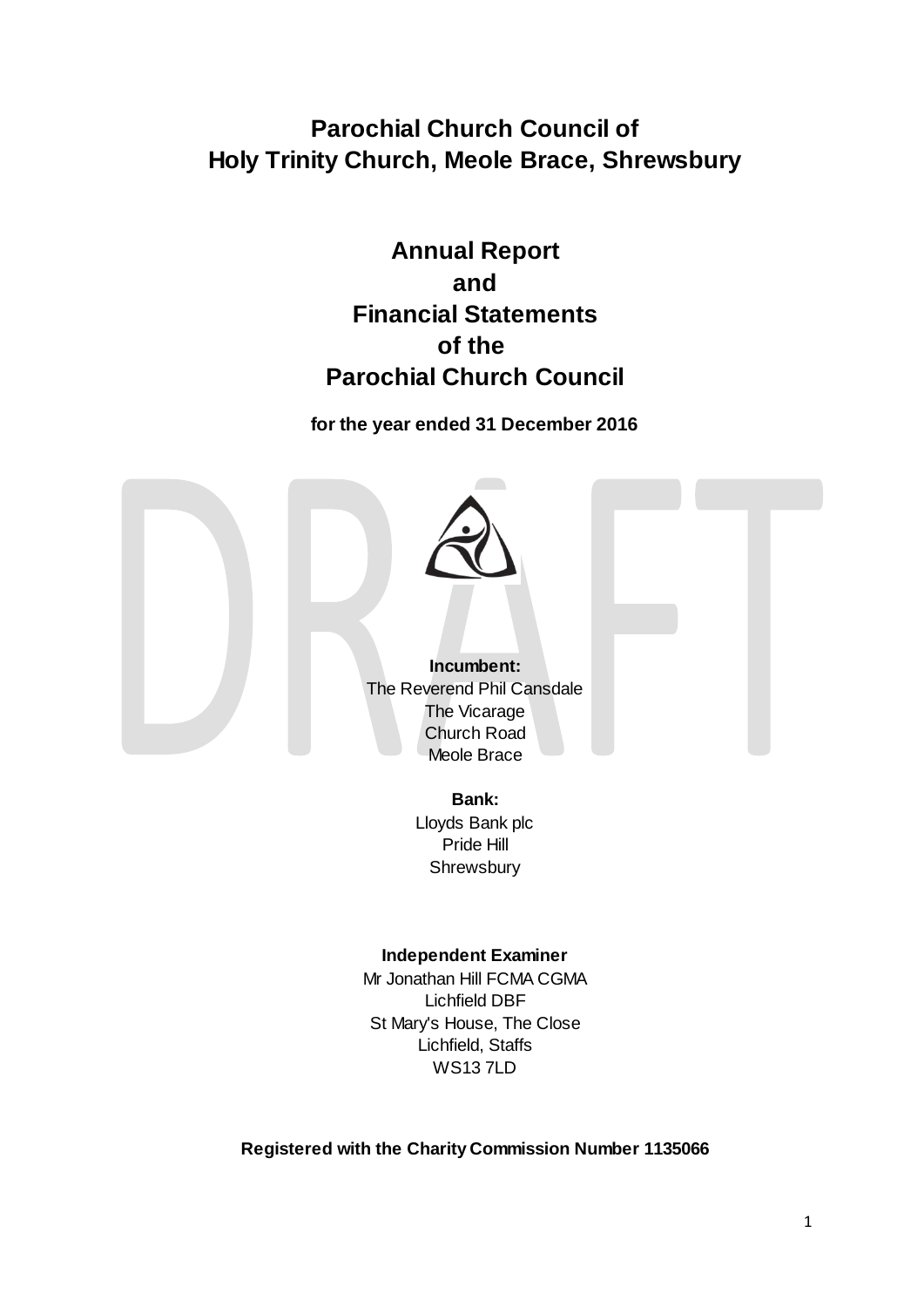

# **INDEX TO FINANCIAL STATEMENTS For the year ended 31 December 2016**



13-20 Notes to the Financial Statements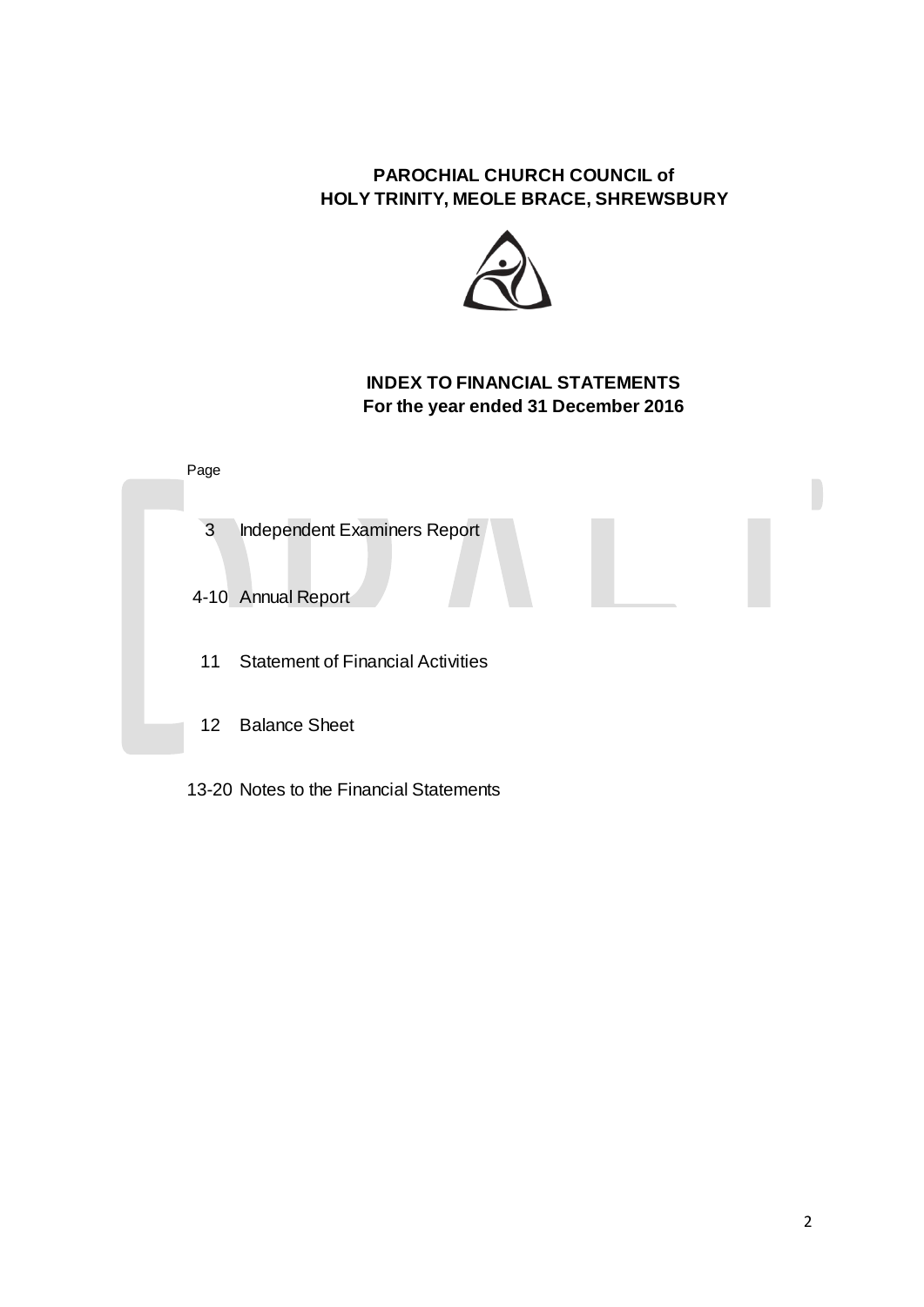# **INDEPENDENT EXAMINER'S REPORT TO THE MEMBERS OF HOLY TRINITY CHURCH, MEOLE BRACE, PAROCHIAL CHURCH COUNCIL**

I report on the accounts for the year ended  $31<sup>st</sup>$  December 2016 which are set out on pages 11 to 20.

## **Respective responsibilities of the Trustees and Independent Examiner**

As trustees of the charity, the members of the PCC are responsible for the preparation of the accounts. They consider that an audit is not required for this year under section 144(2) of the Charities Act 2011 (the 2011 Act) and that an independent examination is needed.

It is my responsibility to

- Examine the accounts under section 145 of the 2011 Act;
- Follow the procedures laid down in the General Directions given by the Charity Commissioners, section 145(5)(b) of the 2011 Act; and
- State whether particular matters have come to my attention.

# **Basis of independent Examiner's Statement**

My examination was carried out in accordance with the General Directions given by the Charity Commission. An examination includes a review of the accounting records kept by the charity and a comparison of the accounts presented with those records. It also includes consideration of any unusual items or disclosures in the accounts, and seeking explanations concerning any such matters. The procedures undertaken do not provide all the evidence that would be required in a full audit, and consequently I do not express an audit opinion on the accounts.

### **Independent Examiner's Statement**

In connection with my examination, no matters have come to my attention

- 1. which give me reasonable cause to believe than in any material respect the requirements
	- to keep accounting records in accordance with s.130 of the 2011 Act; or
	- to prepare accounts which accord with these accounting records have not been met; or
- 2. to which, in my opinion, attention should be drawn in order to enable a proper understanding of the accounts to be reached.

Signed: ………………………………………………..

# **Mr Jonathan Hill FCMA CGMA**

Lichfield DBF St Mary's House, The Close Lichfield, Staffs WS13 7LD

Date: …………………………………………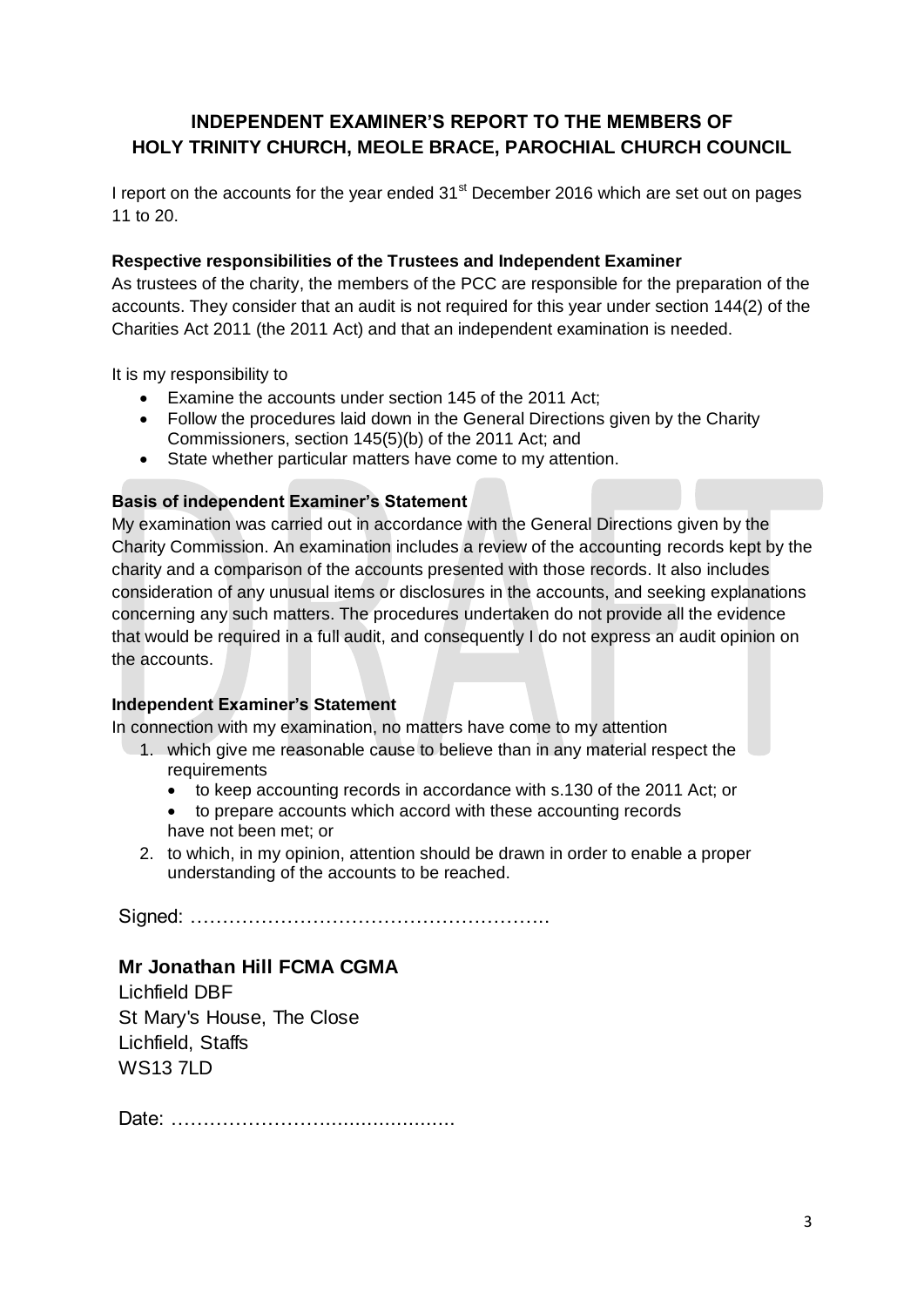# **Annual Report of the Parochial Church Council**

# **for the Year ended 31 December 2016**



**Living for Jesus, Loving one another, setting a table for the world**

# **ABOUT US.**

We are a thriving community of Christians in Shrewsbury made up of Holy Trinity Meole Brace, Christ the King Radbrook and The Church in the Meet Place. We are a Church of England parish with a big heart for people and an even bigger heart for God."

The correspondence address is The Church Office, The Trinity Centre, Meole Brace, Shrewsbury SY3 9HF.

The Parochial Church Council (PCC) is a registered charity No. 1135066

# **AIM and PURPOSE**

Holy Trinity Parochial Church Council (PCC) has the responsibility of cooperating with the Incumbent, the Revd Phil Cansdale, in promoting in the ecclesiastical parish, the whole mission of the Church, pastoral, evangelistic, social and ecumenical. The PCC is also specifically responsible for the maintenance of the Church Centre complex of Holy Trinity, Meole Brace.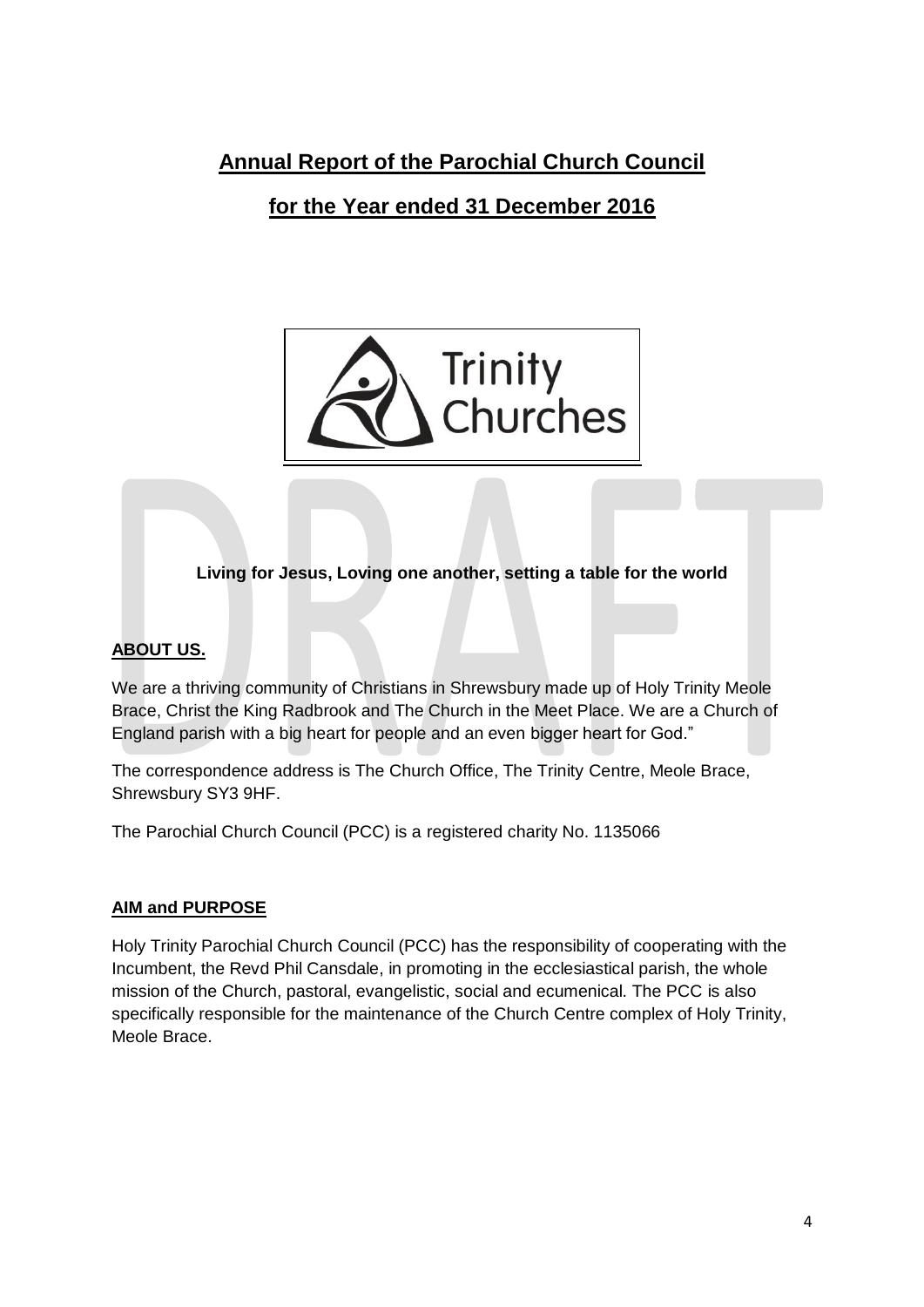# **STRUCTURE, GOVERNANCE and MANAGEMENT**

The Parish contains separate Districts for Holy Trinity and Christ the King, each with their own District Church Councils (DCCs). The PCC comprises the combined membership of the two DCCs. The method of appointment of PCC members is set out in the Church Representation Rules. All Church attendees are encouraged to register on the Electoral Roll and to participate in the election of members of the PCC/DCC.

PCC members who have served from 1 January to 31 December 2016 are:

Vicar: Vicar: Revd Phil Cansdale<br>
Minister of CTK and Associate Vicar Revd Peter Hubbard Pioneer Community Minister Capt Gordon Lamb CA Non stipendiary Associate Minister Revd Valerie Pitt Ordained Local Minister: Revd Charles Ruxton

Revd Peter Hubbard (resigned October 2016) Curate Revd Charlotte Gompertz (from June 2016)

Readers and authorised ministers are ex-officio members of the PCC. However by local agreement up to three ministers may attend PCC meetings:

| Readers                              | Mr Gareth Evans<br>Mr Martin Hall<br><b>Mrs Shirley Stevens</b>                                                                                  |
|--------------------------------------|--------------------------------------------------------------------------------------------------------------------------------------------------|
| Parish Wardens:                      | Mr Mike Haddaway<br>Mrs Judith Drury                                                                                                             |
| <b>District Wardens</b>              | Mr Michael Honychurch<br><b>Mrs Erica Staples</b>                                                                                                |
| <b>Deanery Synod Representatives</b> | Mr Simon Iddon<br>Mr Derek Willis<br>Mrs Rachel Woods<br>Mr Steve Jones<br>Mr Roy Paterson<br>Mrs Olwen Abbott                                   |
| <b>DCC Elected members:</b>          | <b>Mr Brian Bates</b><br>Ms Georgia Barton<br>Mrs Jill Withington<br>Mrs Jane Horne<br>Mrs Sylvia Leake<br>Mr Stephen Alston<br>Mr David Latcham |
| Co-opted members                     | Mr William Small Operations Manager<br>Mrs Isabel Willerton Church Office Manager                                                                |

The PCC appoints annually a Standing and Finance Committee which also takes responsibility for the oversight of the PCC finances. The PCC also appoints the Trinity Centre Management Committee, the Congregational Leadership Teams, the Stewardship team and the Mission, Relief and Development Committee. All Committees and teams are accountable to the PCC and report to it on a regular basis. The two DCCs and the PCC each met six times during the year.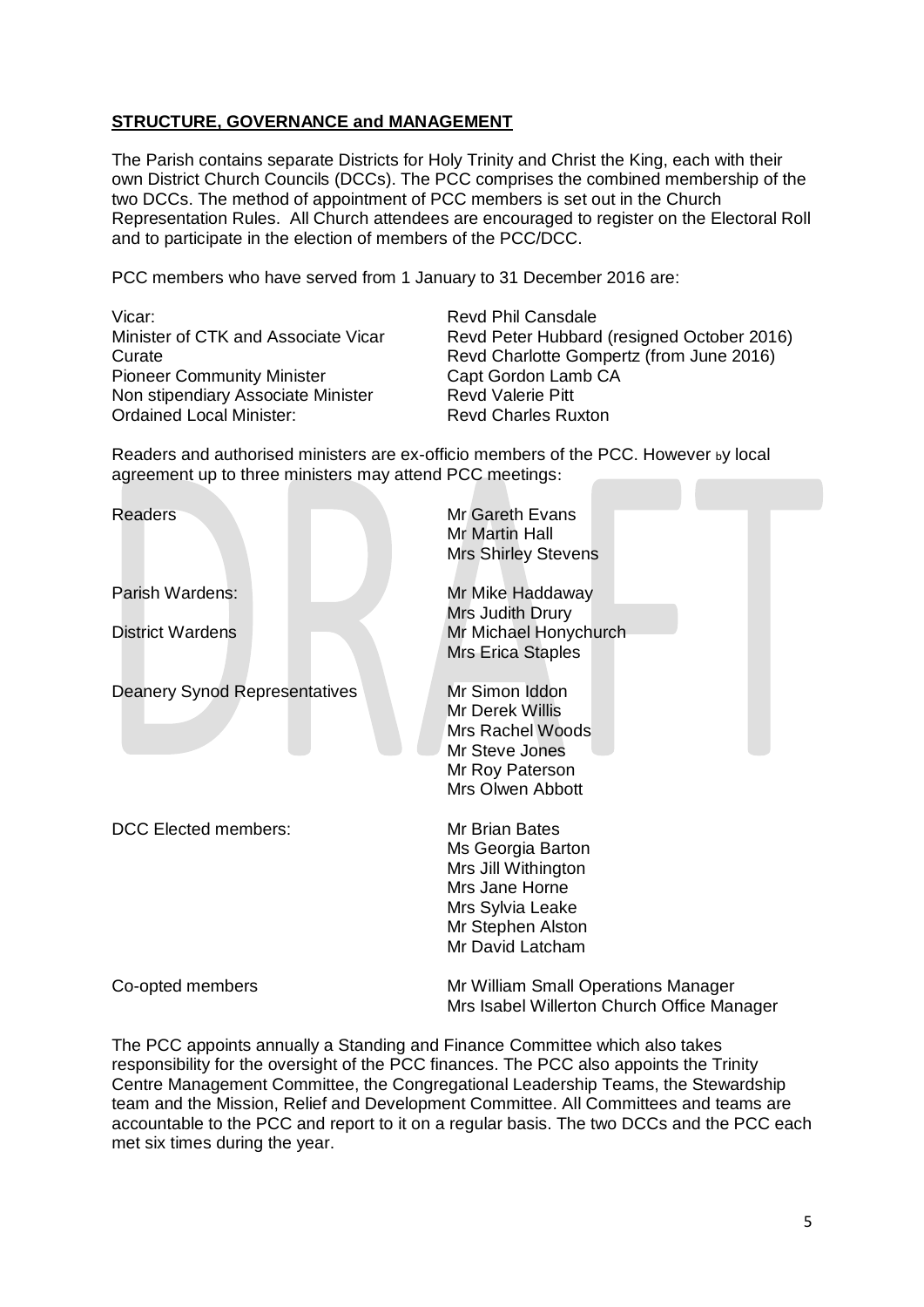# **STRUCTURE, GOVERNANCE and MANAGEMENT continued**

- **Insurers:** Ecclesiastical Insurance Group Registered office Beaufort House, Brunswick Road, Gloucester GL1 1JZ.
- **Architect:** Brownhill Hayward Brown Ltd, Georgian House, 24 Bird Street, Lichfield WS13 6PT

# **OBJECTIVES and ACTIVITIES**

The PCC believes that, the Church provides benefit to the public by:

• providing resources and facilities for public worship, pastoral care and spiritual development for both those living in the Parish and beyond.

• promoting the Christian religion and Christian values for the benefit of individuals and society as a whole.

The local community directly benefits from a whole range of activities, services and events that Trinity Churches provides. These include youth clubs, toddler groups, money advice clinics, coffee mornings and community lunches and teas. The Trinity Centre is a fantastic community facility available for public hire at reasonable rates.

You can find full details of all our activities for 2016 in the Annual Review, prepared for the Annual Parochial Church Meeting available in our churches or from our web site, [www.trinitychurches.org/review](http://www.trinitychurches.org/review)

# **ACHIEVEMENTS AND PERFORMANCE**

Achievements in church life are not easily measurable and, indeed, we are cautious of putting undue store on statistical outcomes. There are interior and hidden dimensions to the work of building God's kingdom that belie easy analysis. We are, though, committed to the numerical growth of the church.

- As of April 2016 the number on our electoral roll was 392.
- The average Sunday attendance attending once on a Sunday, excluding clergy) was similar to 2015. Further analysis of the figures suggests that we are in keeping with a national trend of more people coming, but attending less frequently.
- Hospitality, and "setting a table for the world" remains at the core of what we do.
- Our children's and youth work also continues to thrive, with particularly strong connections with local primary and secondary schools, and a recently revitalised "Messy Church" taking place twice a month.
- We continue to see the blessings of the "mixed economy of church", with different expressions of the fullness of the life of the church existing within the parish, and the family of Trinity Churches. In keeping with a number of parishes across the diocese and the Church of England, we continue to explore fresh expressions of church.
- Attendance at most of our Easter and Christmas services continues to be healthy, although with a number of fluctuations based on weather and the day on which Christmas falls. For example we reported 871 people attending worship on Christmas Eve and Christmas Day across the parish.

A full review of Church life can be found in the 2016 Annual Review.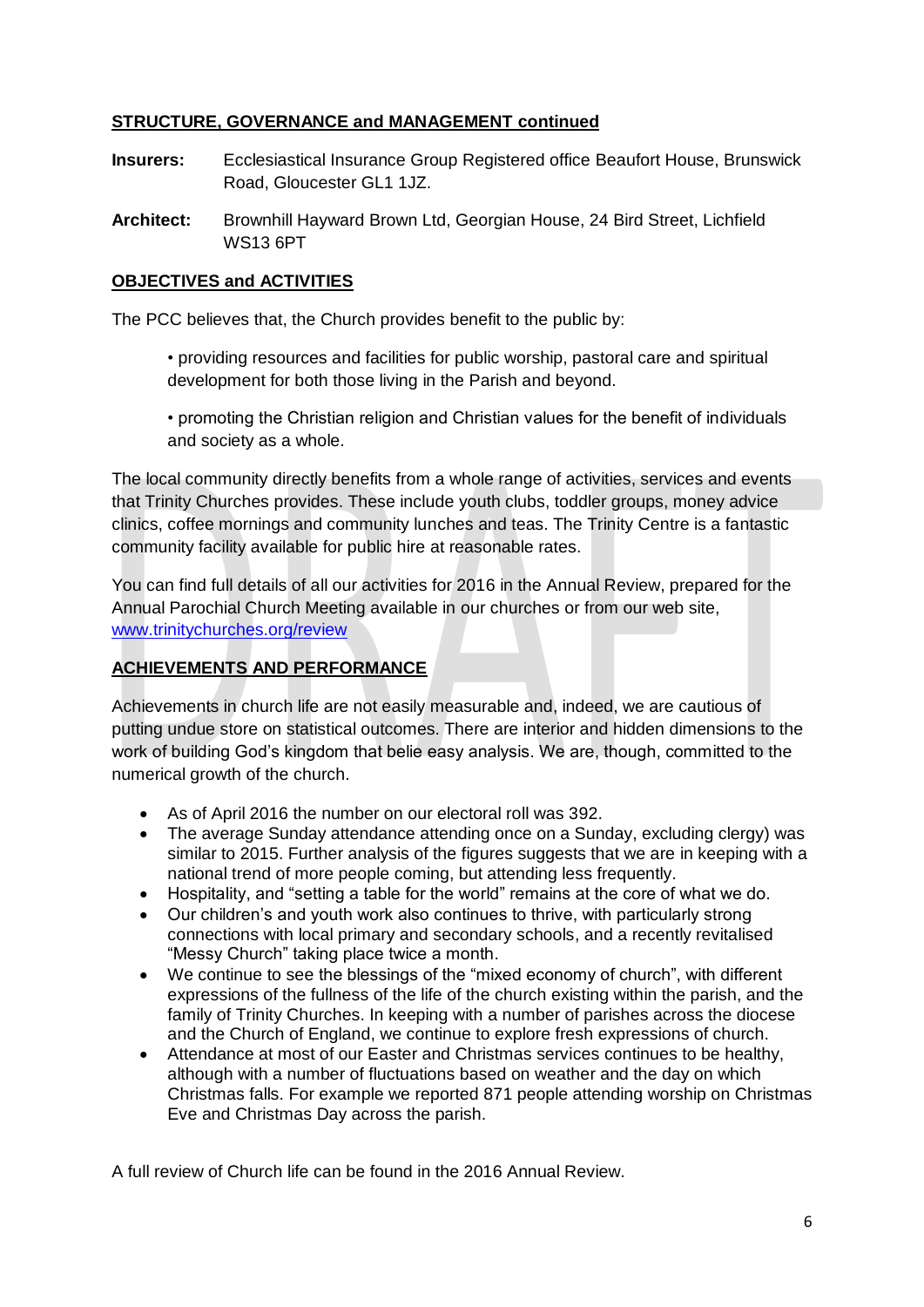# **FUTURE PRIORITIES**

At the APCM in 2016 we outlined six priority areas for us as a parish, and in many ways these have formed the basis of much of our work and energy at a leadership level: "empowering mission", "equipping people", "making disciples", "reaching generations", "strengthening parish" and "resourcing potential." Common themes emerge from these, including "frontline discipleship", "growing younger" and the "rhythms of grace". We have sought to develop these priorities through small groups and Sunday sermons, midweek activities and one-to-one conversations. These have also influenced some of our key budget decisions, including significant investment in children and youth ministry, a commitment to supporting mission locally and globally, and recognising the importance of hospitality in Café Connect and the Trinity Centre.

As 2017 continues one of the key issues we currently face is that of strengthening parish. How do we affirm and celebrate the diversity across Holy Trinity, Christ the King and Church in the Meet Place, whilst at the same time being one family? We have worked with the concept of "God's amazing family", and current leadership changes in the parish have given us a right opportunity to work more closely together and enjoy the benefits of wider family life.

Secondly is the challenge of equipping people, both across the congregations and within the staff team. We're so grateful to many people who serve sacrificially and give so generously of their time, their talents and their money. However we recognise that there is so much more that we might do – within the life of the parish as well as on the frontlines of our lives – if more people were to more fully embrace God's call to whole-life discipleship. We also recognise some significant changes in the life of the staff team these next months, in particular with staff members being called to ordination. This is a joy to see, but also a cause of change, and we pray for guidance and grace as we make decisions and appointments over this next season of the church's life.

Finally – in this report - we see the priority of resourcing potential, recognising some of the physical limitations we currently face in Café Connect, Church in the Meet Place, and Holy Trinity Church. There has been a working group and sub-groups meeting for some months, and we will feed back fully at the 2017 APCM with our response.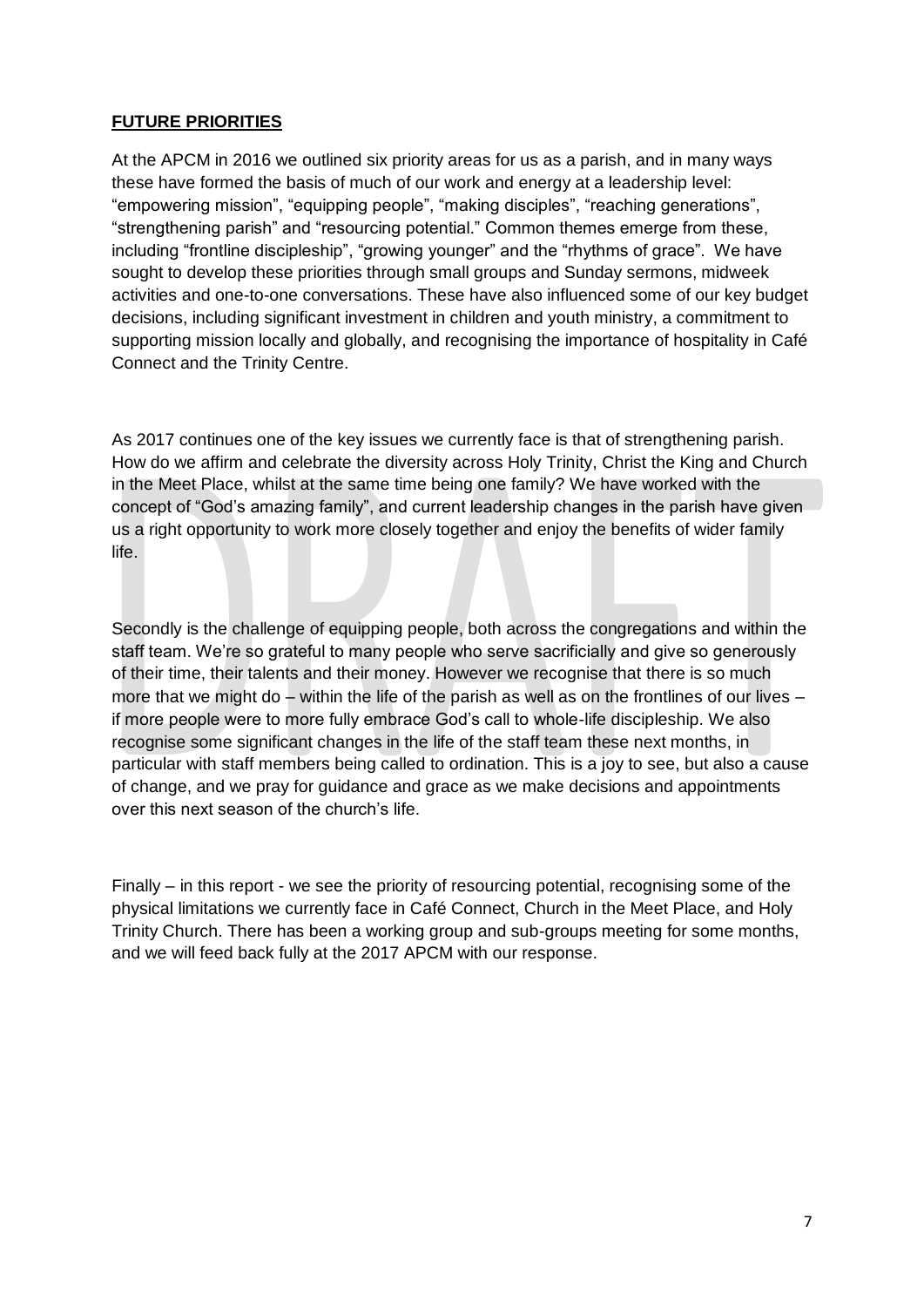# **FINANCIAL REPORT**

## **Looking back over 2016**

God is good! I am pleased to report that an overall surplus was generated in 2016 of £12,958. Whilst this time last year we had planned for a deficit of about £12k, we have been able to achieve a surplus position instead.

There are a number of reasons for this, including some one-off factors. In terms of income overall member's giving was 1% higher than the previous year, we secured grants and the Youth partnership with the Town Council, there were more occasional offices than we had budgeted for, and Gift Aid claims were more than we had expected. In addition to this our Charifund Investment which is tied up in the stock market increased in value by c£4k.

When it comes to expenditure Gordon reduced his hours and Peter Hubbard left in the autumn, resulting in cost savings. Children's work expenses were less than budgeted, and we saw savings in some ministry areas and administrative support due to the prudence and care of staff team.

The Trinity Centre and hospitality income for the period was£50k, lower than the previous year, leaving a small operating surplus over the year. Now nine years old, we need to ensure that it continues to be well maintained, and well used.

As of the end of 2016 our reserves stood at £317,888.This includes restricted reserves of £78,341 - money that, by law, can only be used for a specific charity purposes. Restricted reserves held by the PCC include a significant legacy for the education of children in Africa. Reserves that are generally available include those that are designated for specific purposes, such as a sinking fund for repairs and general unrestricted reserves. The PCC aims to keep a minimum of 3 months running costs as working capital, approximately £100,000. At the year-end, unrestricted reserves stood at £176,176. This means that there are funds available which we are able to invest in capital projects that are being discussed at the moment.

We are so grateful to the support of many different people across the parish. Thank you to everyone who gives generously and sacrificially; particularly if you are new or don't yet give regularly please do be in touch with the Church Office for more details, or go to [www.trinitychurches.org/give.](http://www.trinitychurches.org/give) Thank you also to the team of people involved in finance work, from Gift Aid to counting collections, from office colleagues to my fellow treasurer Brian at CTK.

# **Looking ahead to 2017**

Whilst our income exceeded our expenditure in 2016 we do not expect this to continue, and for 2017 have set a deficit budget. Members' giving – our core income – has only very slightly increased since 2014, and in a year which will see new staff appointments these will have cost implications. We can go forward confident that in the short to medium term any financial shortfalls can be covered by our reserves, although we fully recognise that any commitments to employ staff need to be sustainable in the future.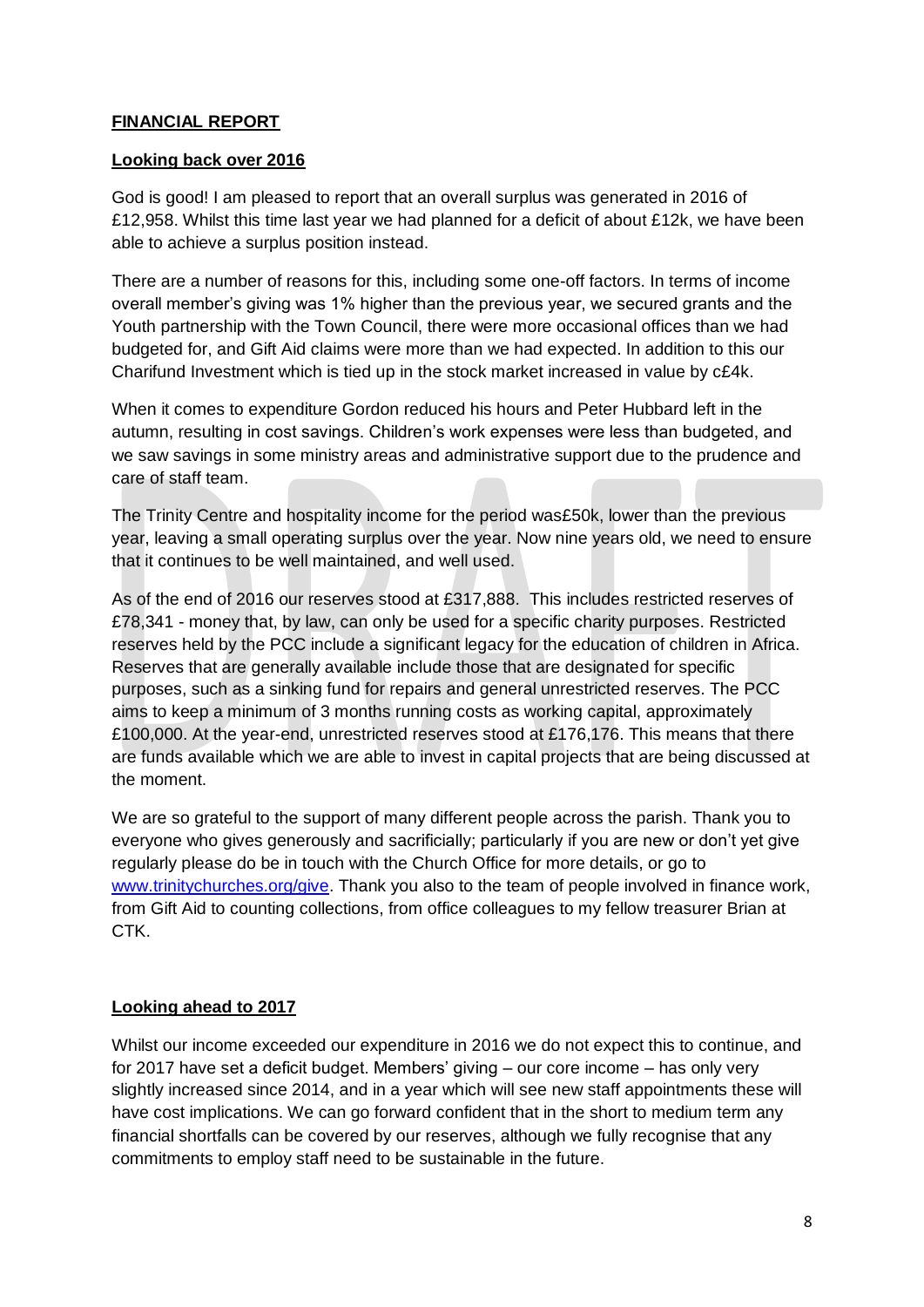In setting the budget for 2017 we also recognise that salaries are increasing by 4% to take into account current and ongoing changes to the Living Wage nationally. Our Parish Share contribution to the Diocese also goes up by 1.3% to £107k.

As we seek God's guidance for future plans for the work and mission of the church, we remain committed to being good stewards of all that God has given us.

**Note: the table below is a useful summary of the actual income and expenditure for 2016 and the budget for 2017. Full audited statutory financial accounts are attached on pages 11 to 20.**

*Jill Withington (Hon Treasurer)*

| <b>TRINITY CHURCHES</b>                          | 2016 Actual | 2017 Budget |  |
|--------------------------------------------------|-------------|-------------|--|
| <b>Income</b>                                    | £000's      | £000's      |  |
|                                                  |             |             |  |
| Giving (inc tax reclaim)                         | 279         | 274         |  |
| <b>Legacies and Special Donations</b>            | 23          |             |  |
| <b>Grant Income</b>                              | 11          |             |  |
| Wedding and Funeral Fees (net)                   | 16          | 13          |  |
| <b>Trinity Centre and Hospitality</b>            | 50          | 49          |  |
| Other Income                                     | 18          | <u> 14</u>  |  |
| <b>Expenditure</b>                               | <u>397</u>  | 353         |  |
| Administration                                   | 22          | 25          |  |
| <b>Children and Young People</b>                 | 9           | 9           |  |
| <b>Evangelism and Special Events</b>             | 12          | 17          |  |
| <b>Ministry Expenses</b>                         | 136         | 139         |  |
| Premises                                         | 22          | 12          |  |
| <b>Total Salaries (excluding Trinity Centre)</b> | 94          | 98          |  |
| <b>Tithe and Restricted Grants</b>               | 44          | 28          |  |
| <b>Trinity Centre Expenses</b>                   | 45          | 43          |  |
|                                                  | <u>384</u>  | <u>371</u>  |  |
| 2016 Surplus                                     | 13          |             |  |
| <b>2017 Budget Deficit</b>                       |             | $-18$       |  |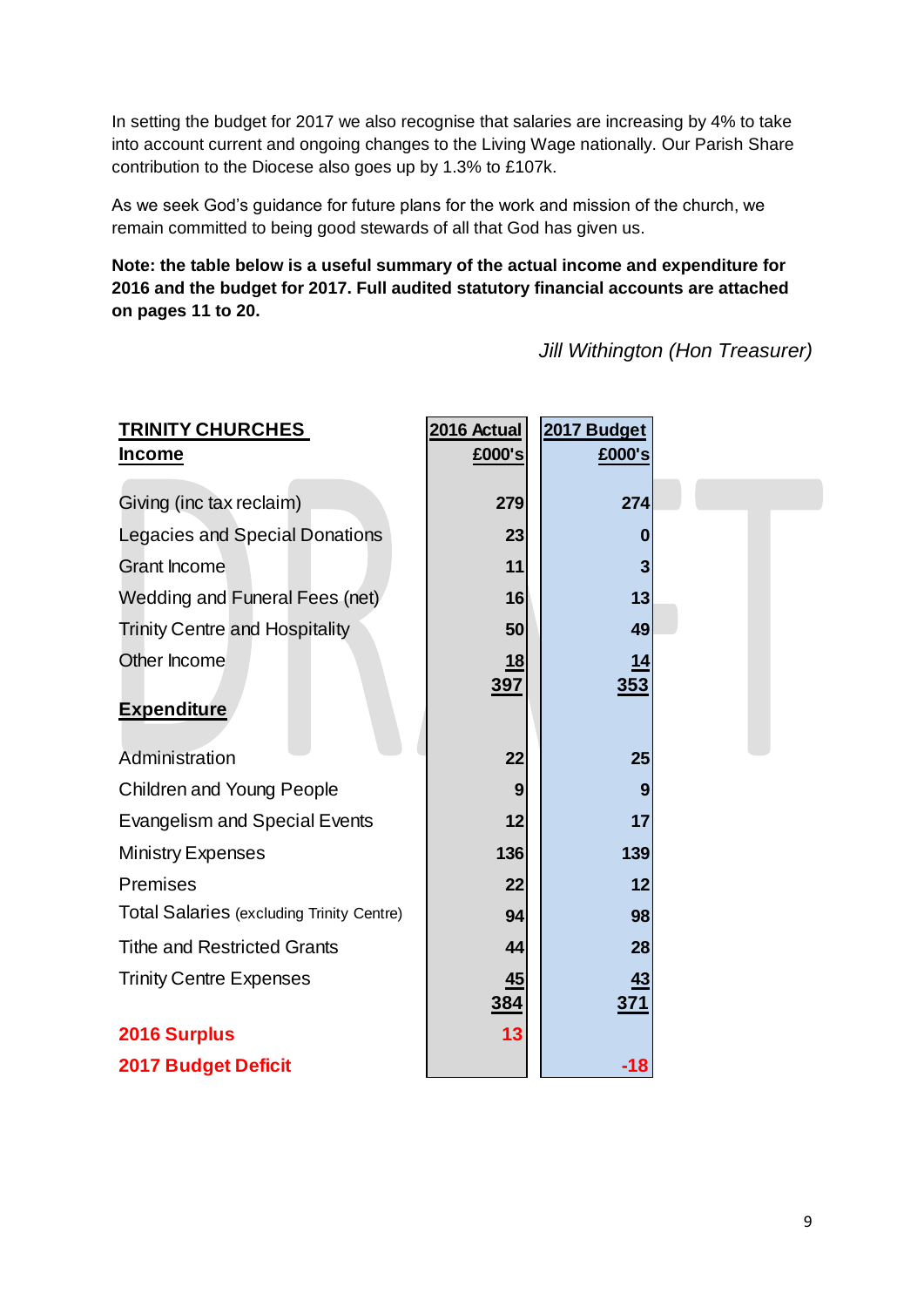# **Reserves Policy**

The Policy of the PCC is to retain minimum unrestricted reserves equivalent to 3 months running expenses. Funds are also set aside in designated reserves for new in Mission and Ministry initiatives to help the work of the Church to continue and grow. Our reserves are sufficient to sustain all current Church activities in the short term, and the stewardship team has met a number of times this year to consider the longer-term strategic challenges and opportunities.

## **Risk Management**

The Church Wardens carry out regular Health and Safety Reviews and regularly inspect premises for potential hazards. We have policies in place for child protection and for work with vulnerable adults, including rigorous DBS checking of staff and volunteers. Our insurances are reviewed annually to ensure adequate cover. An informal review of any new risks which may impact the work of the Church in the Parish is ongoing.

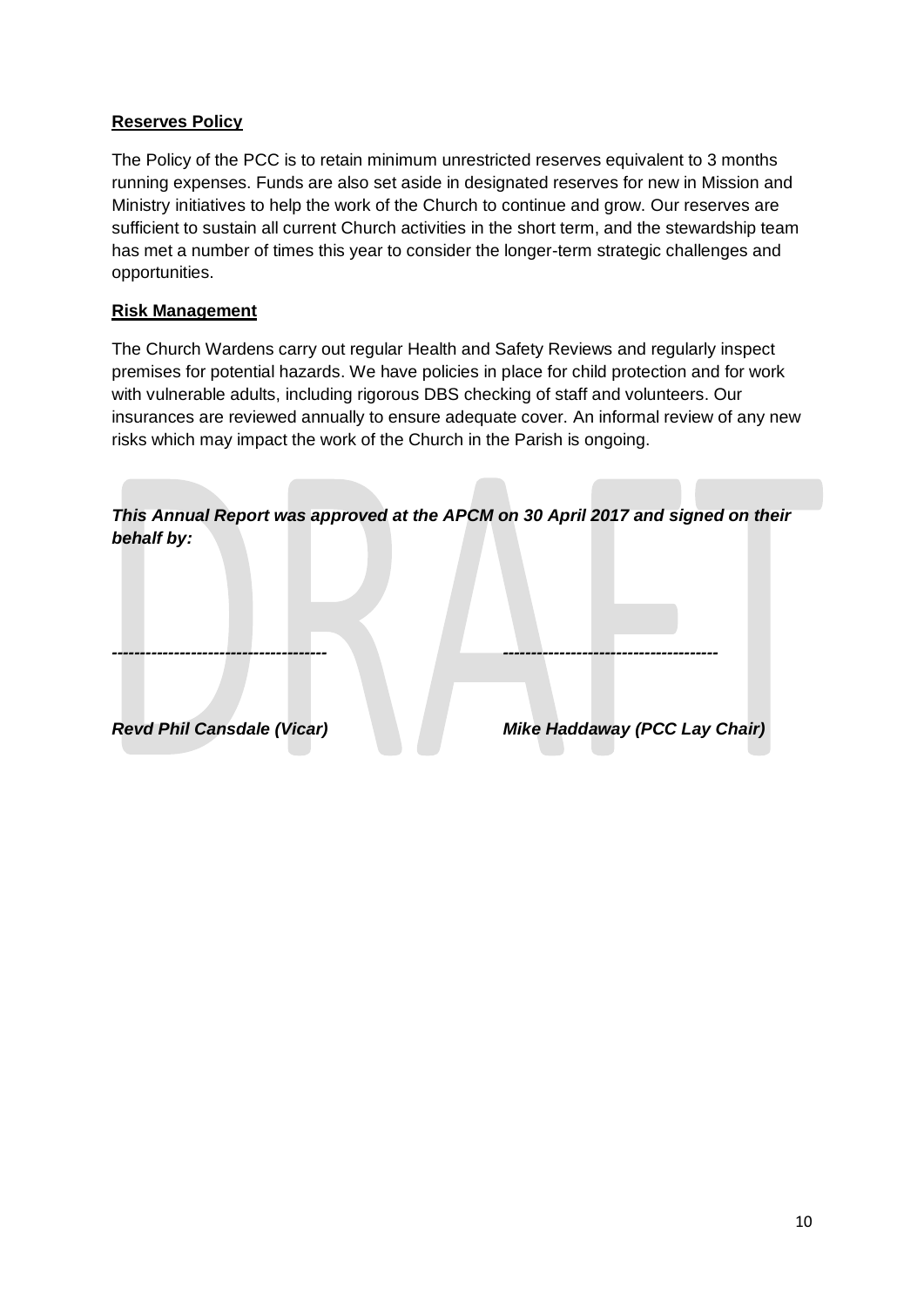# **PAROCHIAL CHURCH COUNCIL OF HOLY TRINITY, MEOLE BRACE, SHREWSBURY STATEMENT OF FINANCIAL ACTIVITIES For the year ended 31 December 2016**

|                                                          |             | <b>Unrestricted Designated Restricted</b><br><b>Funds</b><br>£ | <b>Funds</b><br>£ | <b>Funds</b><br>£ | <b>TOTAL FUNDS</b><br>2016<br>£ | 2015<br>£ |
|----------------------------------------------------------|-------------|----------------------------------------------------------------|-------------------|-------------------|---------------------------------|-----------|
| <b>INCOMING RESOURCES</b>                                | <b>Note</b> |                                                                |                   |                   |                                 | Note 10   |
| Donations and Legacies                                   | 2(a)        | 283,527                                                        | 12,500            | 21,595            | 317,622                         | 304,676   |
| <b>Charitable Activities</b>                             | 2(b)        | 18,483                                                         |                   |                   | 18,483                          | 18,163    |
| Income from charitable and ancillary trading             | 2(c)        | 57,311                                                         |                   |                   | 57,311                          | 63,383    |
| Income from investments                                  | 2(d)        | 4,198                                                          |                   |                   | 4,198                           | 4,779     |
| TOTAL INCOMING RESOURCES                                 |             | 363,519                                                        | 12,500            | 21,595            | 397,614                         | 391,001   |
| <b>RESOURCES USED</b>                                    |             |                                                                |                   |                   |                                 |           |
| Cost of Trading                                          | 3(a)        | 47,139                                                         | (2,000)           |                   | 45,139                          | 48,411    |
| <b>Church Activities</b>                                 | 3(b)        | 263,678                                                        | 90                | 54,102            | 317,870                         | 306,681   |
| <b>Church Expenses</b>                                   | 3(c)        | 14,433                                                         |                   | 7,214             | 21,647                          | 27,673    |
| TOTAL RESOURCES USED                                     |             | 325,250                                                        | (1, 910)          | 61,316            | 384,656                         | 382,765   |
| NET INCOMING/(OUTGOING) RESOURCES                        |             | 38,269                                                         | 14,410            | (39, 721)         | 12,958                          | 8,236     |
| GAINS AND (LOSSES) ON INVESTMENTS<br>- unrealised        |             | 3,954                                                          |                   |                   | 3,954                           | (168)     |
| <b>NET MOVEMENT IN FUNDS</b>                             |             | 42,223                                                         | 14,410            | (39, 721)         | 16,912                          | 8,068     |
| <b>BALANCES BROUGHT FORWARD AT</b><br>1 JANUARY          |             | 133,953                                                        | 48,961            | 118,062           | 300,976                         | 292,908   |
| <b>BALANCES CARRIED FORWARD</b><br><b>AT 31 DECEMBER</b> |             | 176,176                                                        | 63,371            | 78,341            | 317,888                         | 300,976   |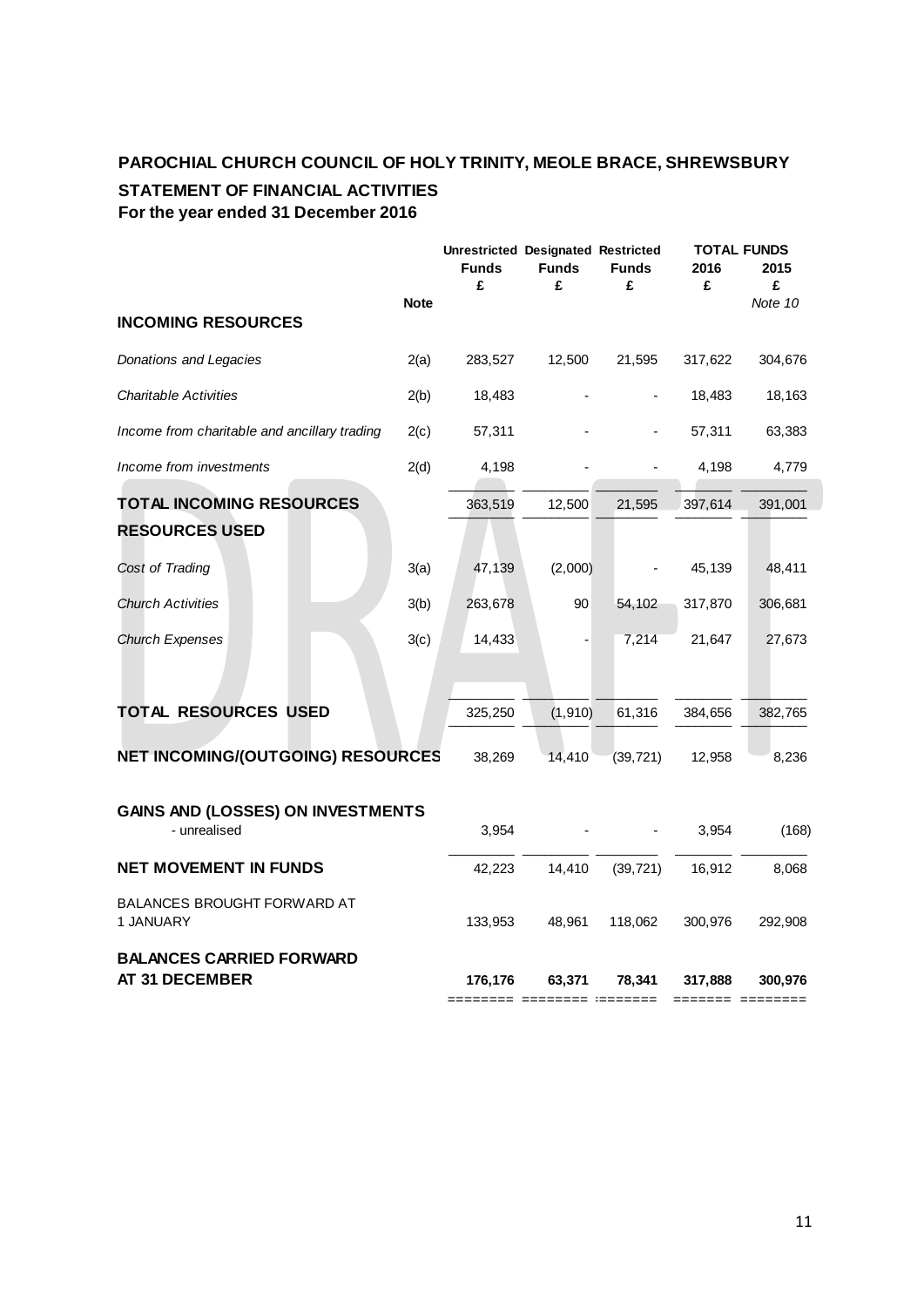### **BALANCE SHEET AT 31 DECEMBER 2016**

|                                         | <b>Note</b>    | 2016<br>£ | 2015<br>£ |
|-----------------------------------------|----------------|-----------|-----------|
| <b>FIXED ASSETS</b>                     |                |           |           |
| Tangible fixed assets                   | 5(a)           |           |           |
| Investment assets                       | 5(b)           | 59,943    | 55,988    |
|                                         |                | 59,943    | 55,988    |
| <b>CURRENT ASSETS</b>                   |                |           |           |
| <b>Debtors</b>                          | $\overline{7}$ | 37,969    | 82,573    |
| Short term deposits                     |                | 191,641   | 149,168   |
| Cash at bank and in hand                |                | 54,732    | 40,396    |
|                                         |                | 284,342   | 272,137   |
| <b>LIABILITIES: AMOUNTS FALLING DUE</b> |                |           |           |
| <b>WITHIN ONE YEAR</b>                  | 8              | 26,397    | 27,149    |
| <b>NET CURRENT ASSETS</b>               |                | 257,945   | 244,988   |
|                                         |                |           |           |
| <b>NET ASSETS</b>                       |                | 317,888   | 300,976   |
| <b>FUNDS</b>                            | 6              | ========  | ========  |
|                                         |                |           |           |
| Unrestricted                            |                | 176,176   | 133,953   |
| Designated                              | 9              | 63,371    | 48,961    |
| Restricted                              | 9              | 78,341    | 118,062   |
|                                         |                | 317,888   | 300,976   |

======== ========

Approved by the Parochial Church Council on 30 April 2017 and signed on its behalf by:

Mr Mike Haddaway **Revar Access 19 Access 19 Access 19 Access 19 Access 19 Access 19 Access 19 Access 19 Access 19 Access 19 Access 19 Access 19 Access 19 Access 19 Access 19 Access 19 Access 19 Access 19 Access 19 Access 1** (PCC Lay Chair) (Vicar)

The notes on pages 13 to 20 form part of these accounts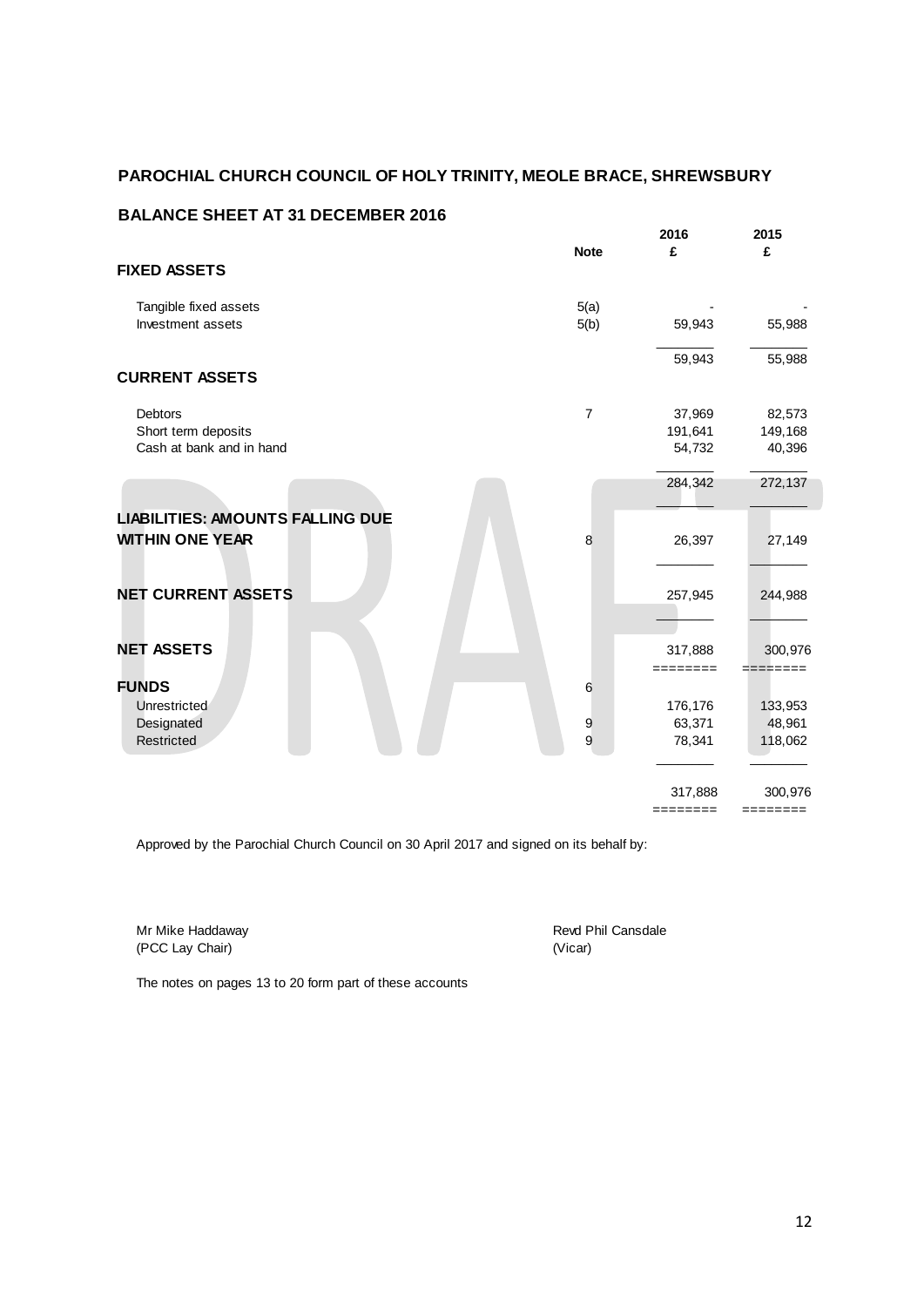### **NOTES TO THE FINANCIAL STATEMENTS For the year ended 31 December 2016**

### **1 ACCOUNTING POLICIES**

The financial statements have been prepared in accordance with Charities SORP (FRS102) The financei statements have been prepared under the historical cost convention. The financial statements include all transactions, assets and liabilities for which the PCC is responsible in law. They do not include the accounts of church groups that owe their main affiliation to another body nor those that are informal gatherings of church members.

### **Funds**

General funds represent the funds of the PCC that are not subject to any restriction regarding their use and are available for application on the general purposes of the PCC. Funds designated for a particular purpose by the PCC are also unrestricted. General funds that are neither restricted nor desiganted are maintained such that the minimum balance held is the equivalent of three months General running expenses. The accounts include all transactions, assets and liabilities for which the PCC is responsible in law. They do not include the accounts of church groups that owe their main affiliation to another body nor those that are informal gatherings of church members.

### **Incoming Resources**

#### *Voluntary income and capital sources*

Collections are recognised when received by or on behalf of the PCC. Planned giving receivable under covenants is recognized only when received. Income tax recoverable on covenants or gift aid donations is recognized when the income is recognised. Grants and legacies to the PCC are accounted for as soon as the PCC is notified of its legal entitlement and the amount due.

### *Income from investments*

Dividends and interest are accounted for when receivable. Any tax recoverable on such income is recognised in the same accounting year.

### *Gains and losses on investments*

Realised gains or losses are recognised when investments are sold. Unrealised gains or losses are accounted for on revaluation of investments at 31 December.

### **Resources Used**

#### *Grants*

Grants and donations are accounted for when paid over, or when awarded, if that award creates a binding obligation on the PCC.

#### *Activities directly relating to the work of the Church*

The diocesan quota or parish share is accounted for when payable.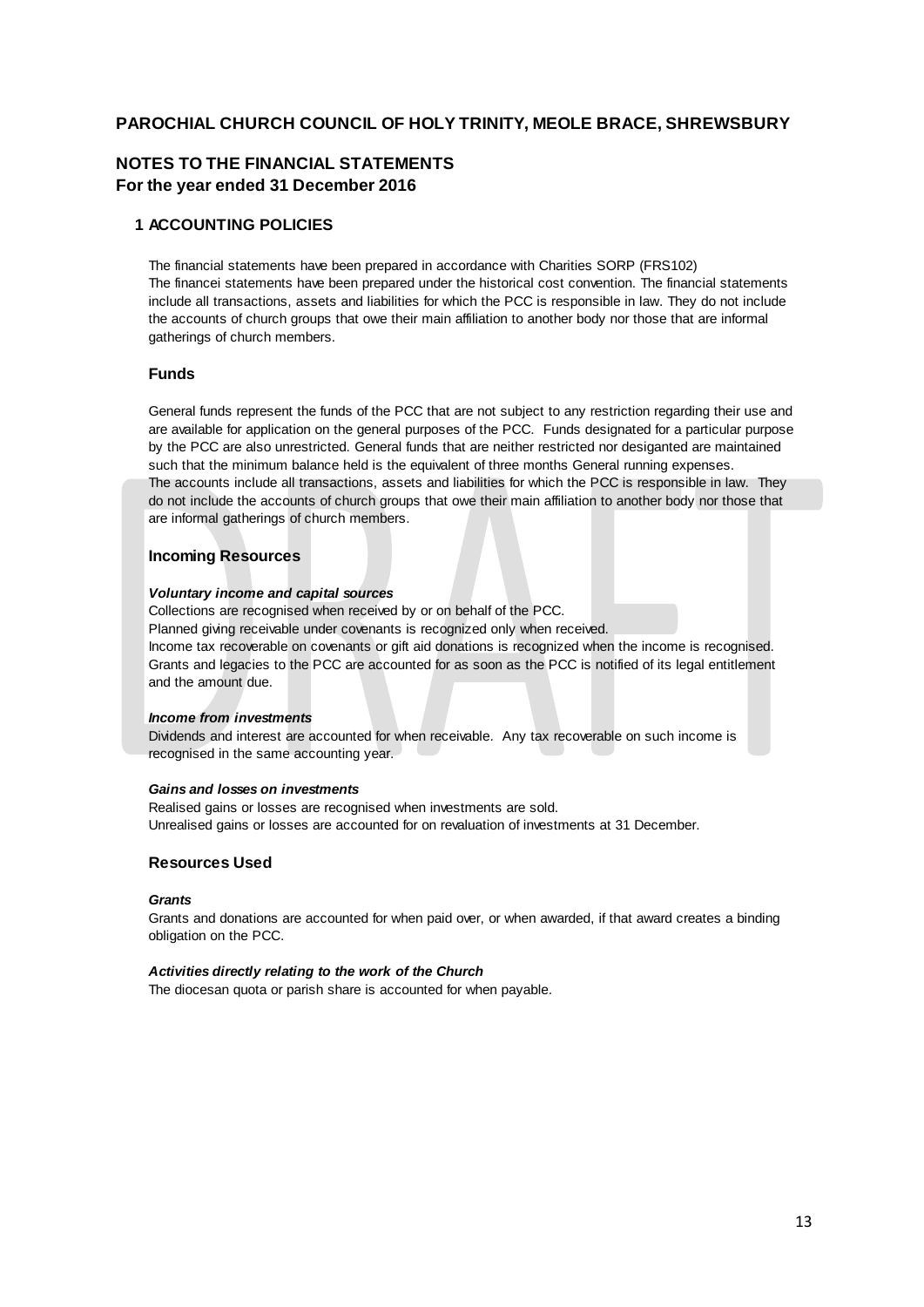### **NOTES TO THE FINANCIAL STATEMENTS (continued) For the year ended 31 December 2016**

### **1 ACCOUNTING POLICIES (continued)**

### **Resources Used (continued)**

#### *Diocesan interior decoration scheme*

Contributions to the above scheme for the redecoration of the vicarage and curate's house are recognised in the financial statements when made. The unused balance at 31 December is included as a note under current assets.

#### **Fixed Assets**

#### *Consecrated land and buildings and movable church furnishings*

Consecrated and beneficed property is excluded from the accounts by s.96(2)(a) of the Charities Act 1993. No value is placed on movable church furnishings held by the churchwardens on special trust for the PCC and which require a faculty for disposal since the PCC considers this to be inalienable property. All expenditure incurred during the year on consecrated or benefice buildings and movable church furnishings, whether maintenance or improvement, is written off as expenditure in the SOFA and separately disclosed. This included all costs relating to the building of the Church Centre.

#### *Assets vested in the diocese*

Assets that have been purchased by or bequested to the PCC and subsequently vested to the diocese are not included as assets in these statements, but are disclosed in the notes to the accounts. Any proceeds arising from the disposal of such assets is credited to a designated reserve.

#### *Other fixtures, fittings and office equipment*

Equipment used within the church premises is depreciated on a straight line basis over 4 years. All such assets purchased prior to 1 January 1997 were written off directly to reserves.

#### **Investments**

Investments are valued at market value on 31 December

#### **Current Assets**

Amounts owing to the PCC at 31 December in respect of fees, rents or other income are shown as debtors less provision for amounts that may prove uncollectable.

Short term deposits include cash held on deposit either with CBF Church of England Funds or the bank.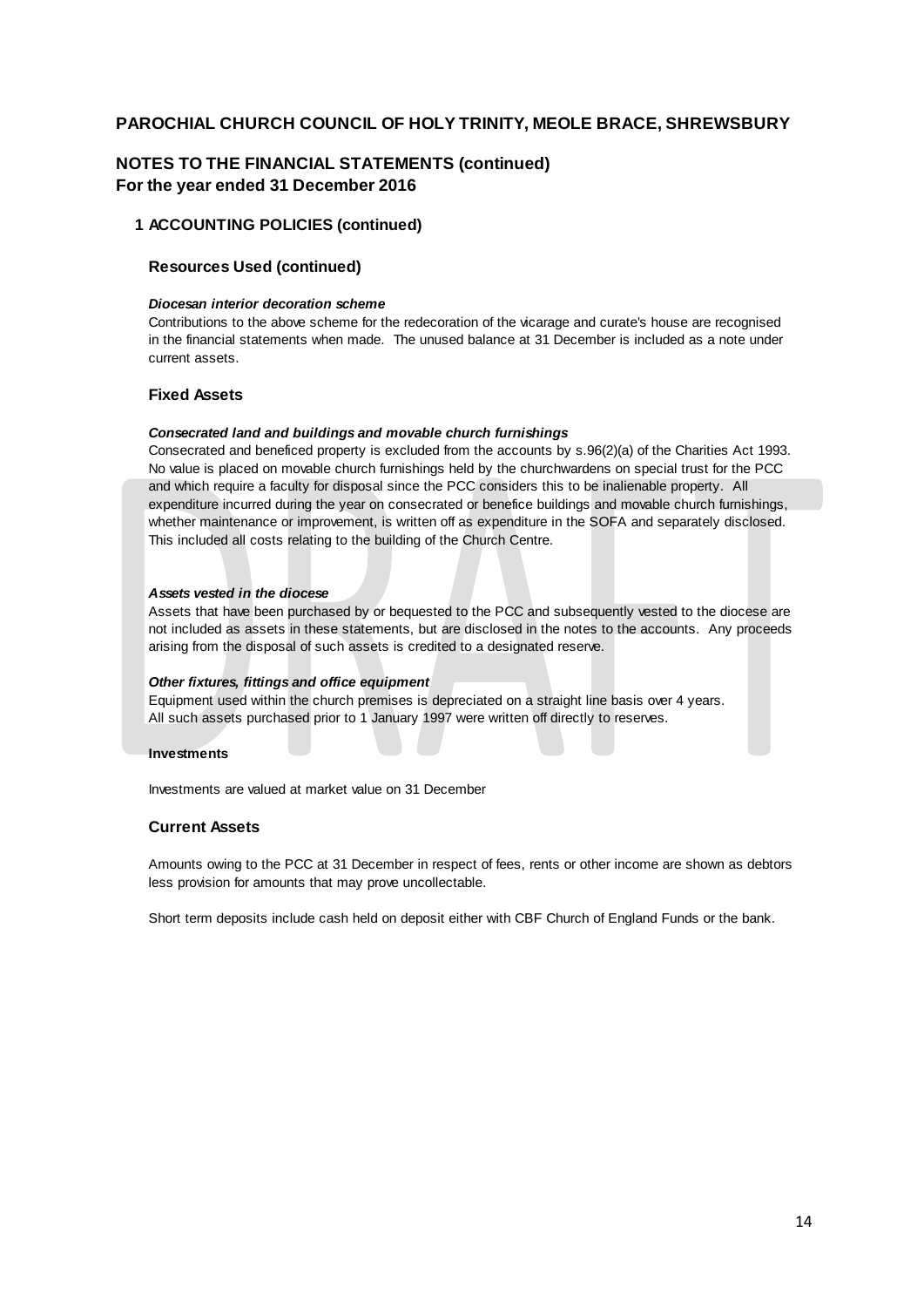# **NOTES TO THE FINANCIAL STATEMENTS (continued) For the year ended 31 December 2016**

### **2 INCOMING RESOURCES**

|                                                    | Unrestricted Designated Restricted<br><b>Funds</b><br>£ | <b>Funds</b><br>£ | <b>Funds</b><br>£ | 2016<br>£ | <b>TOTAL FUNDS</b><br>2015<br>£ |
|----------------------------------------------------|---------------------------------------------------------|-------------------|-------------------|-----------|---------------------------------|
| 2 (a) Donations and Legacies                       |                                                         |                   |                   |           |                                 |
| Planned giving:                                    |                                                         |                   |                   |           |                                 |
| <b>Gift Aided Donations</b>                        | 188,519                                                 |                   | 8,000             | 196,519   | 187,188                         |
| Income tax recoverable on gift aid                 | 49,769                                                  |                   | 2,000             | 51,769    | 45,951                          |
| CAF, stewarship and non gift aid envelopes         | 26,837                                                  |                   |                   | 26,837    | 22,977                          |
| Collections (open plate) at services               | 14,050                                                  |                   |                   | 14,050    | 16,169                          |
| Wedding, funeral & baptism collections             | 2,221                                                   |                   |                   | 2,221     | 1,510                           |
| Home communion collections                         | 867                                                     |                   |                   | 867       | 386                             |
| Legacies received                                  |                                                         | 10,000            |                   | 10,000    | 10,000                          |
| Grants                                             |                                                         |                   | 10,620            | 10,620    | 19,147                          |
| Sundry donations                                   | 1,264                                                   | 2,500             | 975               | 4,739     | 1,348                           |
|                                                    | 283,527                                                 | 12,500            | 21,595            | 317,622   | 304,676                         |
| 2 (b) Charitable Activities                        |                                                         |                   |                   |           |                                 |
| Weddings and Funerals Fees (PCC)                   | 15,976                                                  |                   |                   | 15,976    | 13,318                          |
| Income from Groups (subs, trips etc)               | 2,507                                                   |                   |                   | 2,507     | 4,845                           |
|                                                    |                                                         |                   |                   |           |                                 |
|                                                    | 18,483                                                  |                   |                   | 18,483    | 18,163                          |
| 2 (c) Income from charitable and ancillary trading |                                                         |                   |                   |           |                                 |
| Trinity Centre Income and hospitality              | 49,653                                                  |                   |                   | 49,653    | 58,248                          |
| Church lettings                                    | 1,313                                                   |                   |                   | 1,313     |                                 |
| Rent received                                      | 1,201                                                   |                   |                   | 1,201     | 600                             |
| Churchyard Maintenance Contract                    | 1,610                                                   |                   |                   | 1,610     | 1,610                           |
| <b>Fundraising events</b>                          |                                                         |                   |                   |           | 463                             |
| Consultancy                                        |                                                         |                   |                   |           | 112                             |
| Admin expenses reimbursed                          | 534                                                     |                   |                   | 534       | 350                             |
| Employment allowance                               | 3,000                                                   |                   |                   | 3,000     | 2,000                           |
|                                                    | 57,311                                                  |                   |                   | 57,311    | 63,383                          |
|                                                    |                                                         |                   |                   |           |                                 |
| 2 (d) Income from investments                      |                                                         |                   |                   |           |                                 |
| Dividends and interest including any repaid tax    | 4,198                                                   |                   |                   | 4,198     | 4,779                           |
|                                                    |                                                         |                   |                   |           |                                 |
|                                                    | 4,198                                                   |                   |                   | 4,198     | 4,779                           |
| <b>TOTAL INCOMING RESOURCES</b>                    | 363,519                                                 | 12,500            | 21,595            | 397,614   | 391,001                         |

Note: £12,253 was collected during the year as third party income (funeral collections etc) and this has been paid over to the relevant third party during the year (2015 £13,561)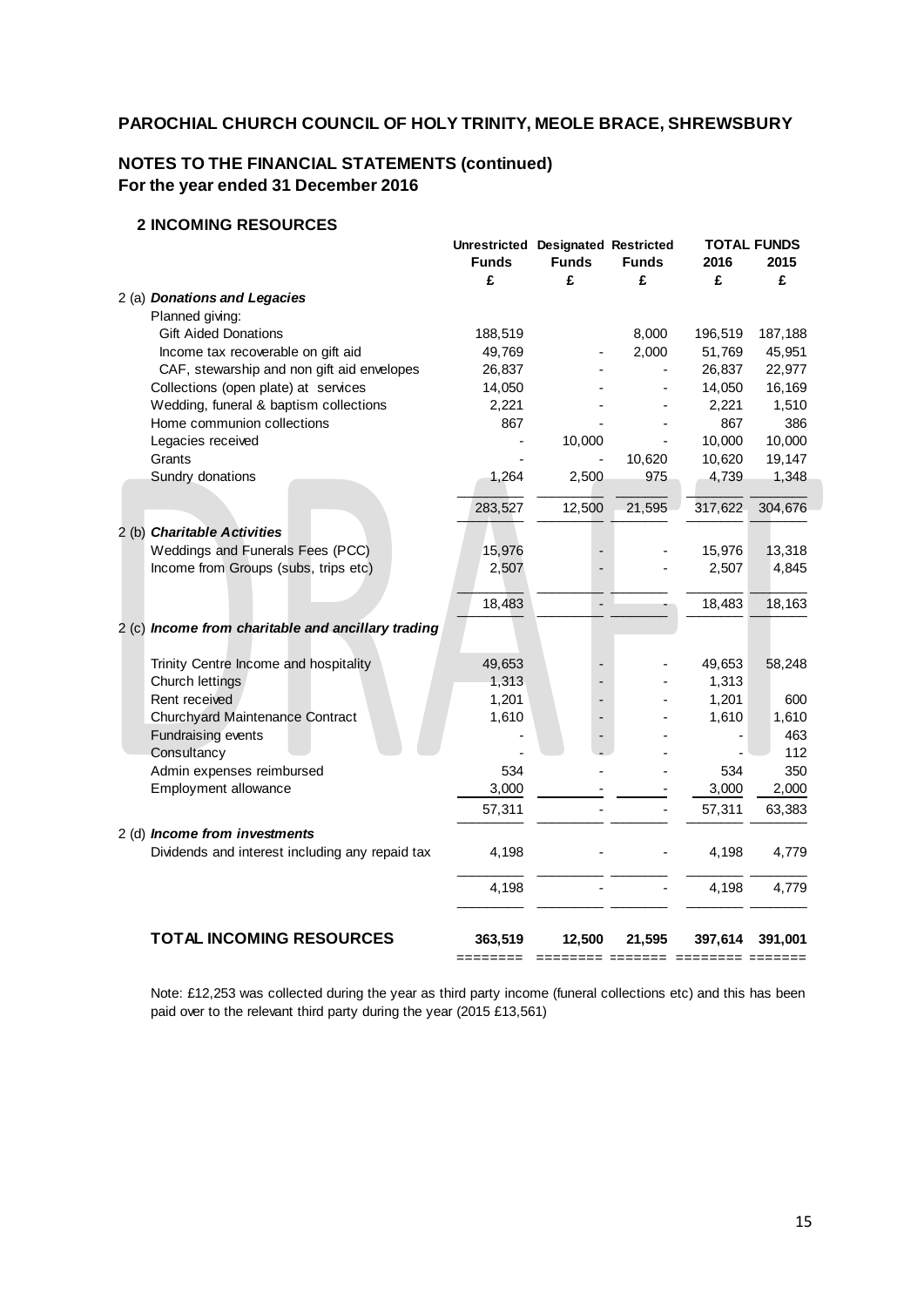# **NOTES TO THE FINANCIAL STATEMENTS (continued)**

# **For the year ended 31 December 2016**

# **3 RESOURCES USED**

|                                             | <b>Unrestricted Designated Restricted</b> |                                   |                                 |                          | <b>TOTAL FUNDS</b> |
|---------------------------------------------|-------------------------------------------|-----------------------------------|---------------------------------|--------------------------|--------------------|
|                                             | <b>Funds</b><br>£                         | <b>Funds</b><br>£                 | <b>Funds</b><br>£               | 2016<br>£                | 2015<br>£          |
| 3(a) Cost of Trading                        |                                           |                                   |                                 |                          |                    |
| Trinity Centre Expenses inc Staff costs     | 47,139                                    | (2,000)                           |                                 | 45,139                   | 48,411             |
|                                             | 47,139                                    | (2,000)                           |                                 | 45,139                   | 48,411             |
| 3(b) Church Activities                      |                                           |                                   |                                 |                          |                    |
| Missionary and Charitable Giving            | 27,832                                    |                                   | 16,730                          | 44,562                   | 35,848             |
| Diocesan Quota (Parish Share)               | 105,877                                   |                                   | $\centering \label{eq:reduced}$ | 105,877                  | 114,553            |
| Diocesan Contribution (CTK Minister)        | 5,000                                     |                                   |                                 | 5,000                    | 6,500              |
| Church Army Contribution (Pioneer Minister) |                                           |                                   | 2,500                           | 2,500                    | 4,500              |
| Ministry Team Expenses                      | 5,369                                     | $\blacksquare$                    |                                 | 5,369                    | 6,062              |
| Diocesan interior redecoration scheme       | 750                                       |                                   |                                 | 750                      | 750                |
| Expenses - 47 Wilderley Crescent            |                                           |                                   | 6,159                           | 6,159                    | 337                |
| Upkeep of services                          | 3,785                                     | $\overline{\phantom{0}}$          | 10                              | 3,795                    | 4,103              |
| <b>Salaries</b>                             | 70,947                                    | $\frac{1}{2}$                     | 22,918                          | 93,865                   | 88,431             |
| Training and recruitment                    | 1,380                                     |                                   |                                 | 1,380                    | 1,349              |
| <b>Minstry Support costs</b>                | 20,368                                    | 90                                | 201                             | 20,659                   | 20,292             |
| <b>Bank Charges</b>                         | 1,820                                     | $\frac{1}{2}$                     |                                 | 1,820                    | 1,833              |
| Outreach and Alpha                          | 6,301                                     |                                   | 1,850                           | 8,151                    | 5,260              |
| Trinity Money Advice Centre (TMAC)          | 429                                       |                                   | 732                             | 1,161                    | 1,554              |
| <b>Small Groups</b>                         | 123                                       | $\overline{\phantom{0}}$          |                                 | 123                      | 171                |
| Children's and Youth Work                   | 7,388                                     |                                   | 2,202                           | 9,590                    | 8,474              |
| Legal and Professional                      | 546                                       |                                   |                                 | 546                      |                    |
| Intern                                      |                                           |                                   |                                 | $\overline{\phantom{a}}$ | 1,200              |
| Music & drama expenses                      | 4,341                                     |                                   | 800                             | 5,141                    | 3,347              |
| <b>Church Events</b>                        | 1,422                                     |                                   |                                 | 1,422                    | 2,117              |
|                                             |                                           |                                   |                                 |                          |                    |
|                                             | 263,678                                   | 90                                | 54,102                          | 317,870                  | 306,681            |
| 3(c) Church expenses                        |                                           |                                   |                                 |                          |                    |
| <b>Church Utility Bills</b>                 | 7,751                                     |                                   |                                 | 7,751                    | 7,471              |
| Church Maintenance                          | 4,865                                     |                                   | 7,214                           | 12,079                   | 18,976             |
| Equipment                                   |                                           |                                   |                                 |                          |                    |
| Churchyard and land Mainenance              | 358                                       |                                   |                                 | 358                      | 94                 |
| Radbrook Church Hire                        | 1,459                                     |                                   |                                 | 1,459                    | 1,132              |
|                                             |                                           |                                   |                                 |                          |                    |
|                                             | 14,433                                    |                                   | 7,214                           | 21,647                   | 27,673             |
| <b>TOTAL RESOURCES USED</b>                 | 325,250                                   | (1,910)                           | 61,316                          | 384,656                  | 382,765            |
|                                             |                                           | ======== ======= ======== ======= |                                 |                          |                    |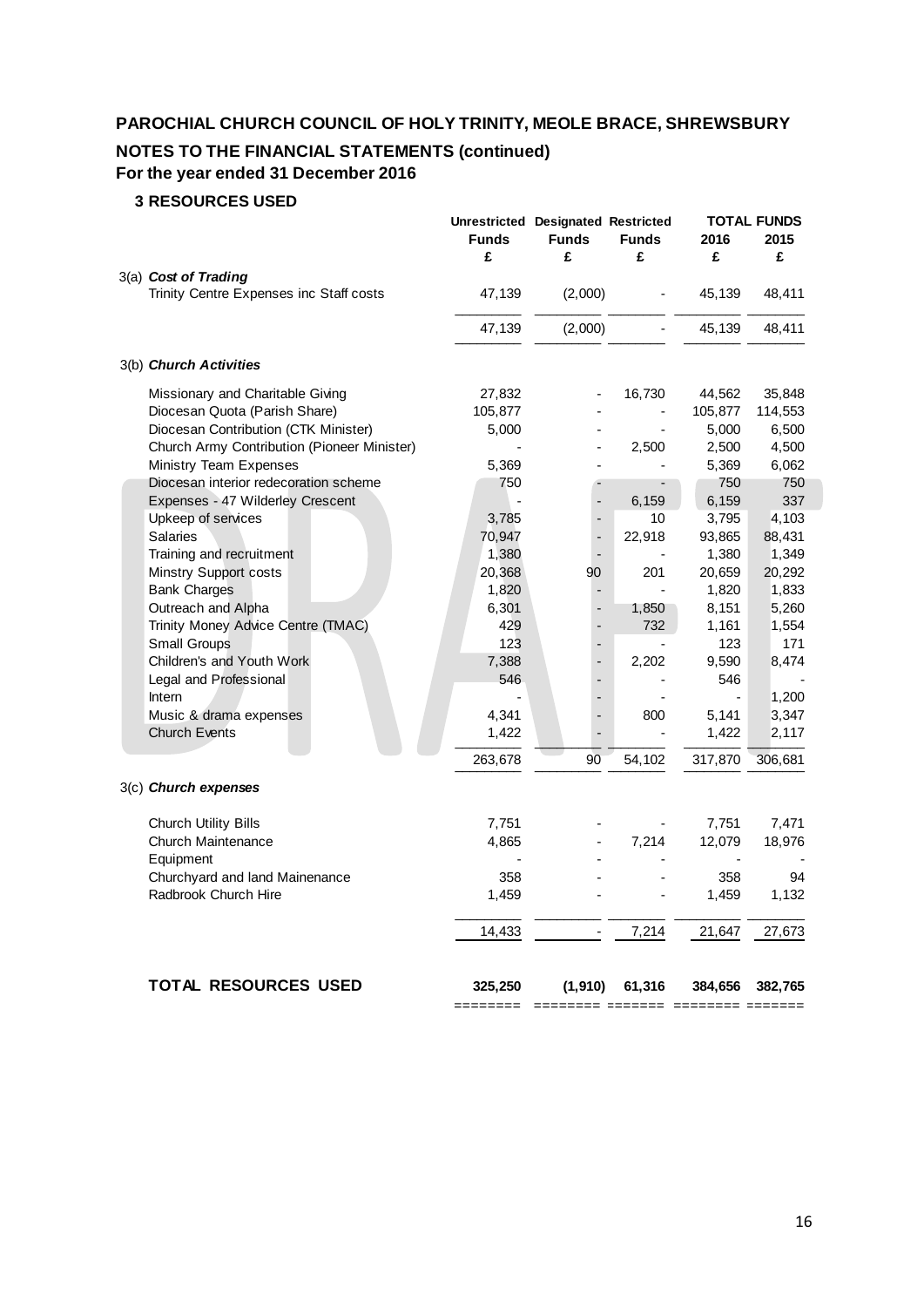### **NOTES TO THE FINANCIAL STATEMENTS (continued) For the year ended 31 December 2016**

|                    | 2016<br>£. | 2015<br>£       |
|--------------------|------------|-----------------|
| 4 STAFF COSTS      |            |                 |
| Wages and salaries |            | 116,654 111,011 |

During the year the PCC employed an Operations Manager, Office Administrator, Clerical Assistant, Finance Clerk, Verger, Gardener and Fundraiser. The PCC employs and Events Manager and Welcome Assistants in the Trinity Centre. To facilitate our work with children and young people we also employ a Youth Minister Children's Minister and Pre-School worker.

Many of our staff work part time and the Full Time Equivalent of Staff paid directly by the Parish was 4.5 people. The Vicar, Curate and Minister at the Church of Christ the King (part time) are employed by the Diocese of Lichfield and the Pioneer Minister is employed by Church Army.

The Parish contributes towards these posts through its Parish Share and voluntary Diocesan contributions

| 5 (a) Tangible fixed assets |                                                              | Fixtures & |  |
|-----------------------------|--------------------------------------------------------------|------------|--|
|                             |                                                              | Equipment  |  |
| <b>GROSS BOOK VALUE</b>     | At 1 January 2016<br>Additions<br>Disposals                  | 42,399     |  |
|                             | At 31 December 2016                                          | 42,399     |  |
| <b>DEPRECIATION</b>         | At 1 January 2016<br>Charge for the year<br><b>Disposals</b> | 42,399     |  |
|                             | At 31 December 2016                                          | 42,399     |  |
| <b>NET BOOK VALUE</b>       | At 31 December 2016                                          |            |  |
|                             | At 31 December 2015                                          |            |  |
|                             |                                                              |            |  |

### **5 FIXED ASSETS FOR USE BY THE PCC**

Assets vested in the diocese at 31 December 2016 are as follows:

(a) 47 Wilderley Crescent, Meole Brace

(b) "Hilda Harding" field, Roman Road, Shrewsbury

| 5(b) Investments             | 2016<br>£ | 2015<br>£ |
|------------------------------|-----------|-----------|
| Market value at 31 December: |           |           |
| 3904 M & G Charifund units   | 59,933    | 55,978    |
| £10 3 1/2 % War stock        | 10        | 10        |
|                              | 59,943    | 55,988    |
|                              |           |           |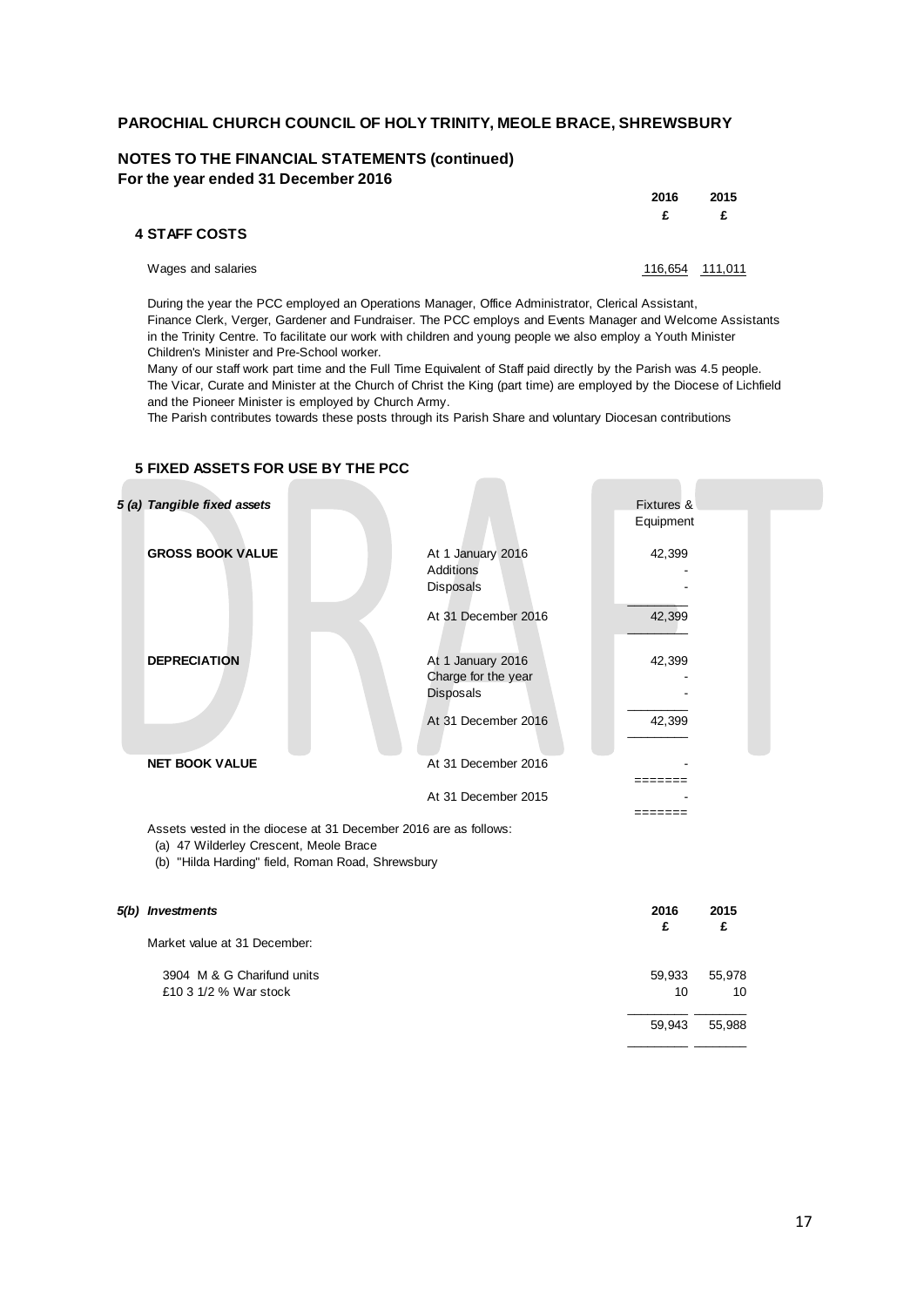# **NOTES TO THE FINANCIAL STATEMENTS (continued) For the year ended 31 December 2016**

### **6 ANALYSIS OF NET ASSETS BY FUND**

|                                     | Unrestricted Designated Restricted<br><b>Funds</b><br>£ | <b>Funds</b><br>£ | <b>Funds</b><br>£ | <b>TOTAL</b><br>£ |
|-------------------------------------|---------------------------------------------------------|-------------------|-------------------|-------------------|
| <b>Fixed Assets and Investments</b> | 59,943                                                  | ٠                 | ٠                 | 59,943            |
| <b>Current Assets</b>               | 132,114                                                 | 63,371            | 88.857            | 284,342           |
| <b>Current Liabilities</b>          | (15, 881)                                               | $\sim$            | (10, 516)         | (26, 397)         |
|                                     | 176,176                                                 | 63.371            | 78.341            | 317.888           |
|                                     |                                                         |                   |                   |                   |

### **7 DEBTORS 2016 2015**

| Income tax recoverable                             | 32,664 | 76,133 |
|----------------------------------------------------|--------|--------|
| Prepayments and Sundry Debtors                     | 5,305  | 6,440  |
|                                                    | 37,969 | 82,573 |
| Balances of diocesan interior decoration scheme:   |        |        |
| The Vicarage, Meole Brace                          | 2,567  | 2,005  |
| 2 Perivale Close, Radbrook Green                   | 1,500  | 937    |
| 7 Dargate Close, Meole Brace                       | 563    | 2,275  |
| 8 LIABILITIES: AMOUNTS FALLING DUE WITHIN ONE YEAR |        |        |
| Accruals & deferred income                         | 15,733 | 19.730 |
| Other creditors                                    | 10.664 | 7,419  |
|                                                    | 26,397 | 27,149 |

 $\overline{\phantom{a}}$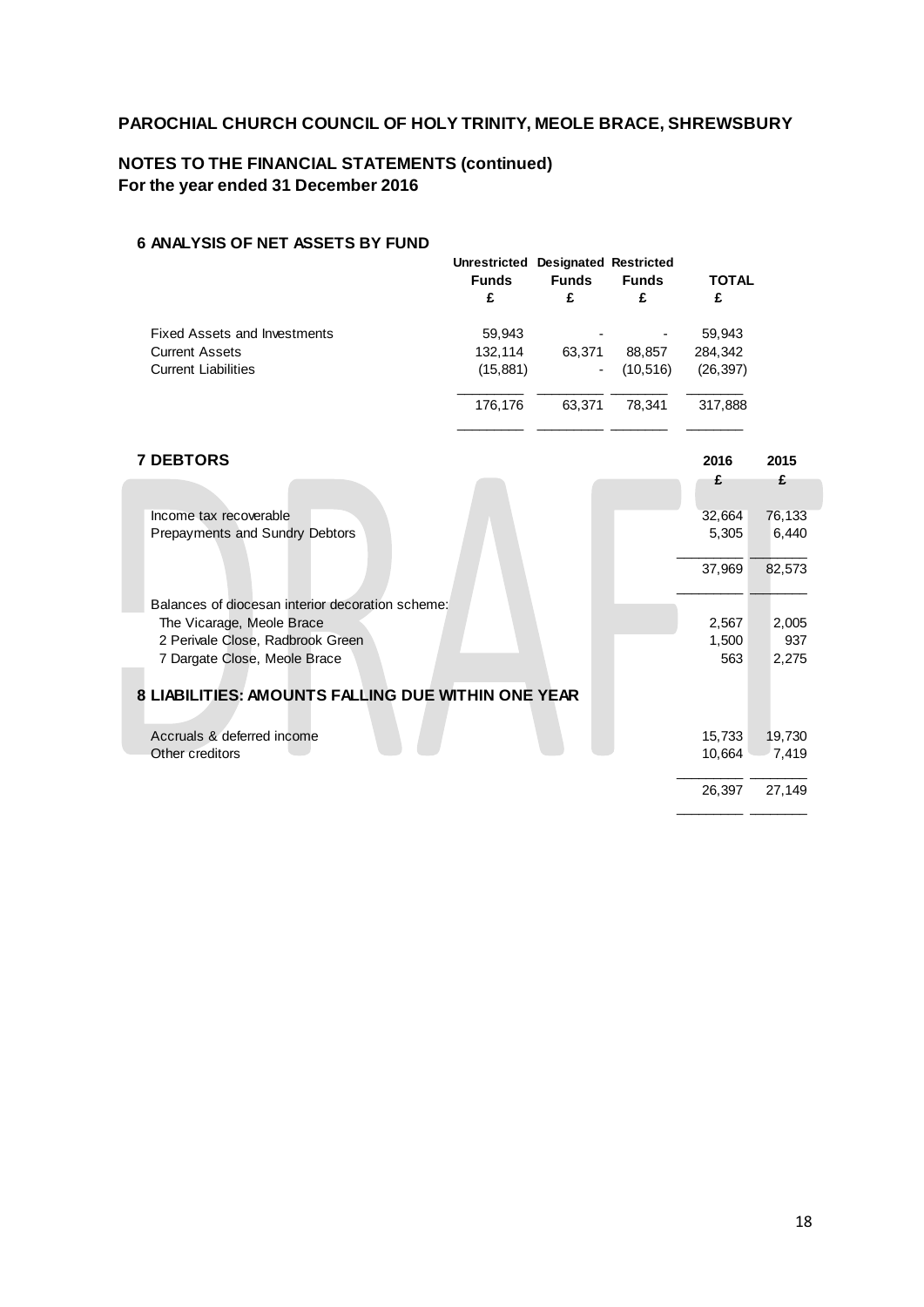### **NOTES TO THE FINANCIAL STATEMENTS (continued) For the year ended 31 December 2016**

| <b>9 FUND DETAILS</b>                                    | 2016<br>£ | 2015<br>£ |
|----------------------------------------------------------|-----------|-----------|
| The balances of the restricted funds at 31 December are: |           |           |
| Fiwila Partnership (Bequest)                             | 63.747    | 79,747    |
| New Staff Posts                                          | 3.458     | 31.399    |
| Café Connect Fund                                        | 1.265     | 1.995     |
| Meole Brace Youth Club                                   | 3.332     | 1.534     |
| Social Action (ex Meole Consolidated Charities)          | 2.327     | 2.327     |
| Sundry restriced receipts                                | 4.212     | 328       |
| <b>Trinity Money Advice Centre</b>                       |           | 732       |
|                                                          | 78.341    | 118.062   |
|                                                          |           |           |

#### **Fiwila Partnership (Bequest) Fund**

In 2008, the late Pat Wedge made a bequest for the education of children in Africa to be adminstered by the Parochial Church Council. Grants are made from this fund, primarily out of associated interest income, to the Shropshire Fiwila Partnership who, in turn, administer a scheme making grants to students in Fiwila, Zambia. **New Staff Posts**

In April 2012 the PCC received a gift for new staff posts. This gift and associated gift aid is held in a restricted reserve and has been used to fund new staff appointments.

#### **Café Connect Fund**

This fund represents accumulated surpluses made by the Café up to to 31 December 2013, when the activities of Cafe Connect were tranferred to a Community Interest Company. The fund is equal to assets on the transfer date and included in debtors in the balance sheet, the debt being repayable in the event of the Cafe ceasing to trade.

### **Social Action Reserve**

These funds were previously held by the Meole Consolidated Charity which has now been wound down. The funds are restricted for the benefit of the poor in the Parish.

#### **Meole Brace Youth Fund/Trinity Money Advice Centre**

These restricted reserves represents restricted grants not spent at the year end.

| The balances of the designated funds at 31 December are: | 2016<br>£ | 2015<br>£ |
|----------------------------------------------------------|-----------|-----------|
| School House Fund                                        | 19.061    | 19.061    |
| Legacies and gift set aside for 2020 Vision              | 22.500    | 10.000    |
| Clergy Discretionary Reserve (Residue of Gift)           | 2.810     | 2.900     |
| Sinking Fund - Trinity Centre and Church                 | 19.000    | 17,000    |
|                                                          | 63,371    | 48.961    |

The assets of the other funds are maintained within the general and high interest deposit account.

The School house fund is a designated fund and represents the residue of the sale proceeds of the School House, Meole Brace. This fund was designated to meet the final building costs of the Trinity Centre The residue was earmarked as a designated reserve to meet new initiatives or special projects.